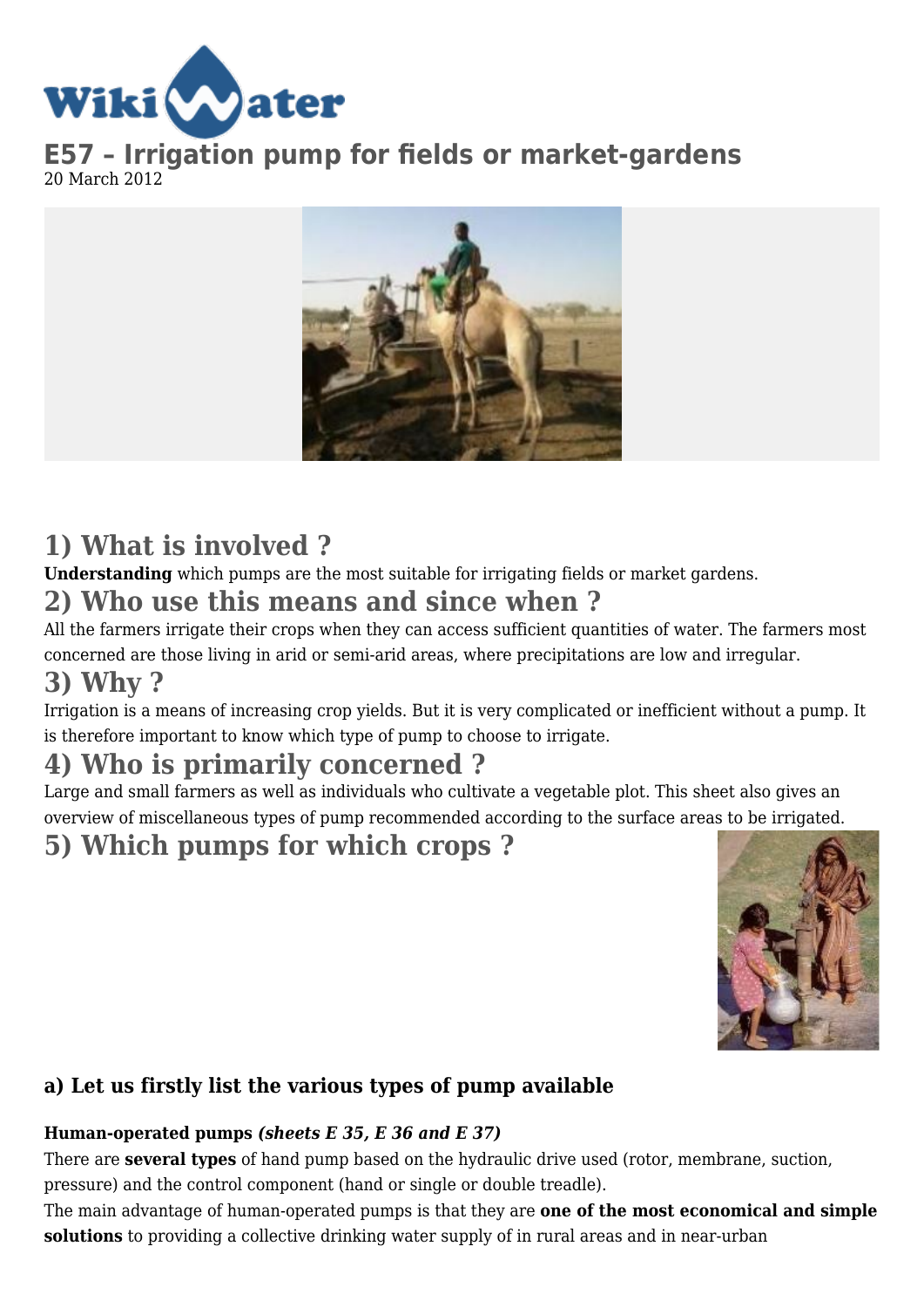environments.

The main drawback is the **maintenance required** and the not insignificant **physical effort** for the pumping.

#### **Animal-driven pumps** *(sheet E 52)*



This process basically involves farmers requiring a great deal of water and who have **camels, cattle or donkeys** in arid countries.

It is used to extract the water from wells where the water is frequently not suitable for human consumption.

#### **Motor-driven pumps using fuel or electricity** *(sheet E 40)*

Motor-driven pumps pump the water at a chosen flow rate, more or less fast, constantly or otherwise. These pumps are operated by petrol, diesel or electricity. It is therefore advisable that these resources are easily and quickly available to avoid running out of fuel. They are **more expensive but more practical than the previous and the subsequent pumps**.



**Photo BEI ERE Wind pumps** *(sheet E 42)*

These pumps convert the kinetic energy of the wind into mechanical energy. Their operation is admittedly less reliable than electricity but large volumes of water can be pumped thanks to an energy that is free. These pumps are a **competitive solution for pumping compared with motor-driven pumps** in areas where the wind blows on average at 15 km/h. This is normally true of areas with few trees (savannah grasslands, semi-desert or desert areas).

Above, a wind pump for a well in Mali ; it has an output of 1930 l/h with wind at 4 m/s and a depth of 12 metres.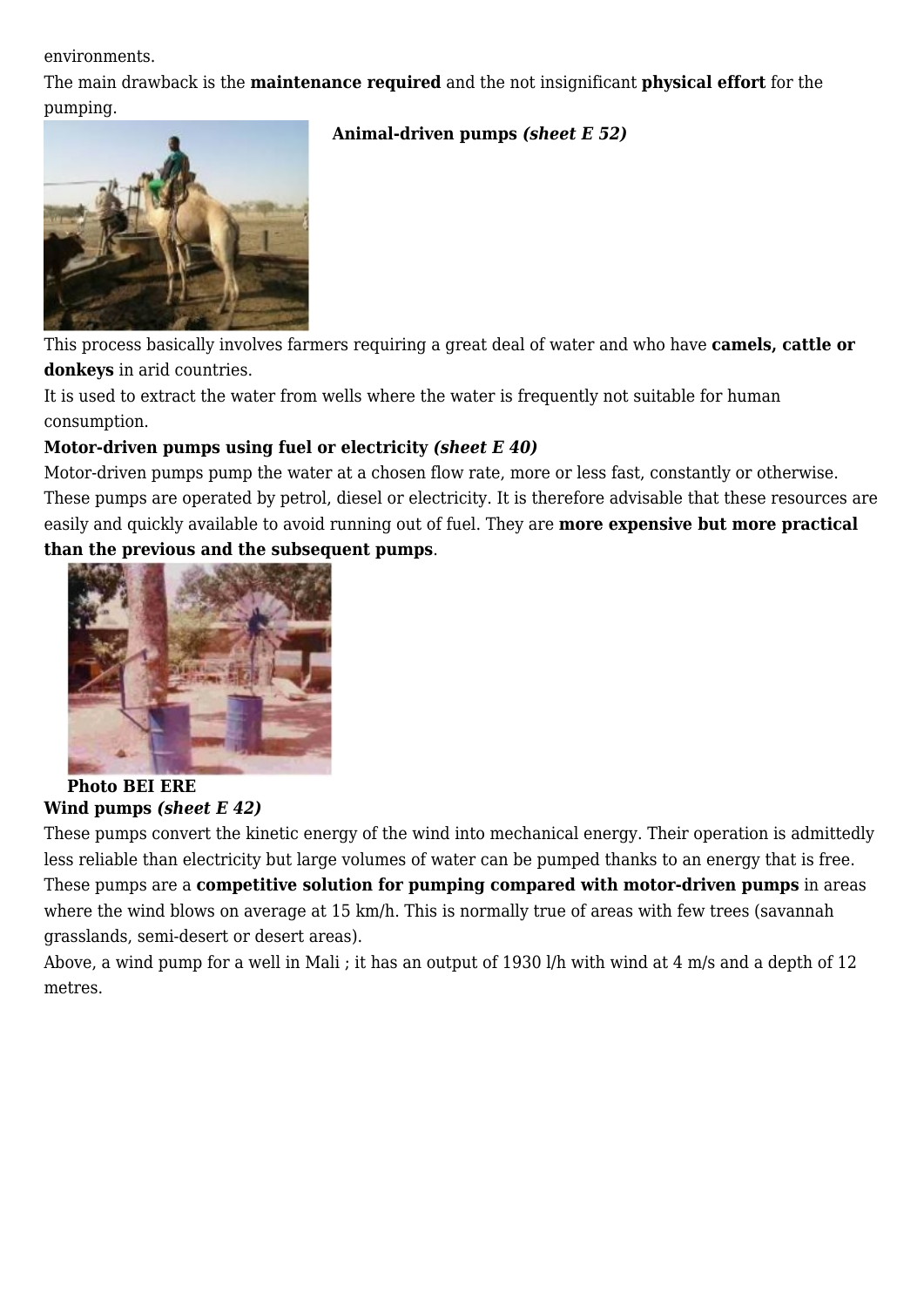**Photo Panarasol**

**Solar pumps** *(sheet E 41)* technology are the low maintenance costs (normally limited to cleaning the hat no outside fuel is required (oil, electricity). It does on the other hand require ubstantial investment and there is a high risk of theft. This technology is suitable for areas with abundant sunshine (more than five hours a day). **Hydraulic ram pumps** *(sheet E 43)*

This process is based on a phenomenon that can easily be seen in our own water pipes and which is called **"water hammer"**. The main strong points of hydraulic ram pumps is their low maintenance and the **lack of costs** due to the presence of a motor, as the energy operating the ram is provided by falling water or a change in its level.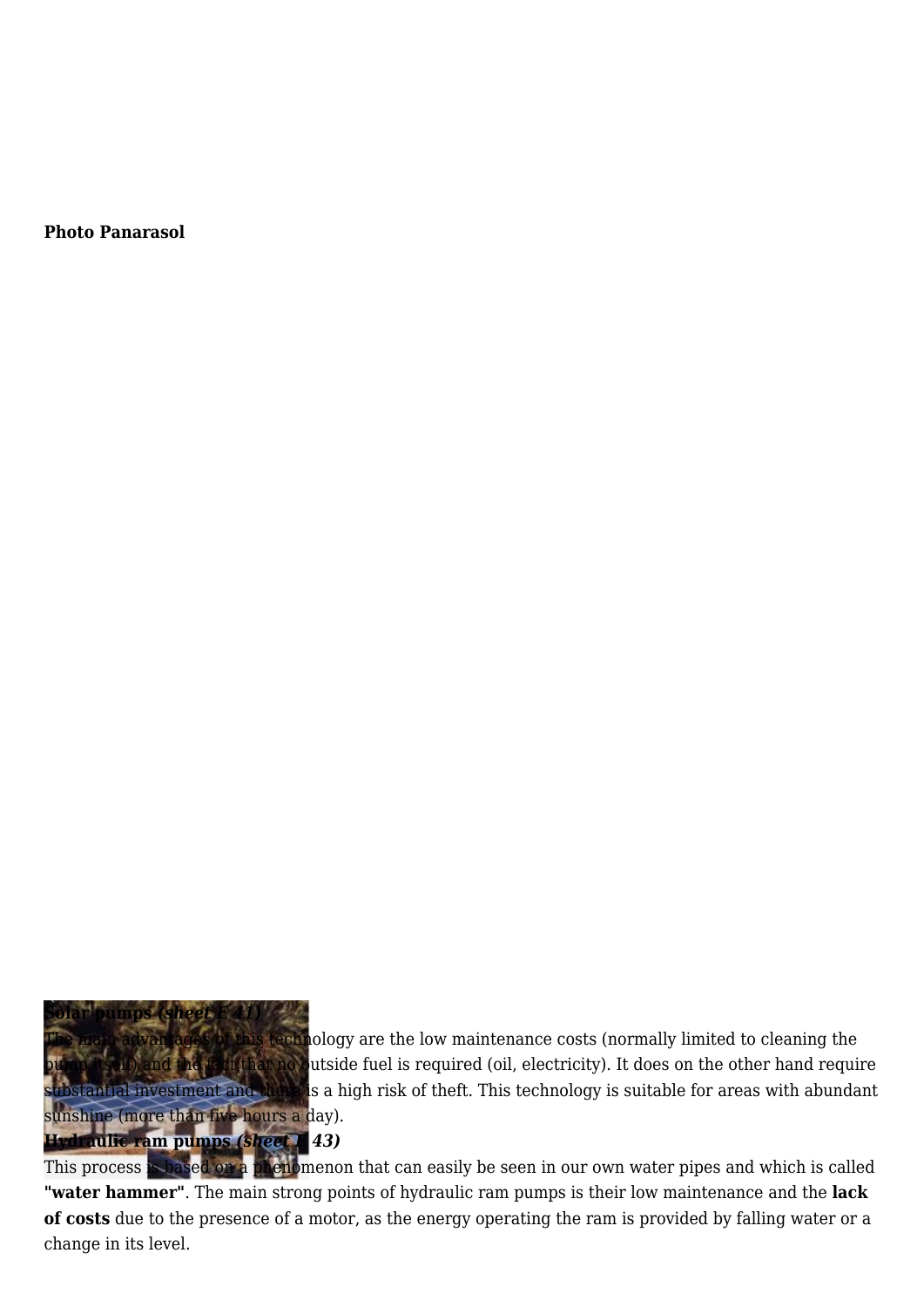**Comments : Rope pumps** can be classed as hand pumps, motor-driven pumps or animal-driven pumps depending on the type of energy used. The name "rope pump" in facts relates to the control method used.

### **b) Small market gardens (0.3 to 0.6 ha)**

These gardens require **reliable, regular water input in the early morning and in the evening**. These constraints can make it difficult to use solar pumps, which also represent too much investment for a single individual.

The wind pumps can be adapted if the wind blow regularly in the area, otherwise the water input will not be guaranteed.

The hydraulic ram pumps produce a substantial flow of water during the day but at a slow rate. If the pump is coupled with a reservoir, this has the time to fill up at night and during the day.

Animal-driven pumps can draw large volumes of water but if the pump only has to supply water to irrigate a small market garden, the cost of maintaining the animal and the well will not pay for itself.

Globally, pumping systems using fuel are always more expensive and human-operated pumps. Their main advantage is to supply simply and at any time pressurised water that can be used for sprinkling or drip watering.

**Hand and treadle pumps are therefore the most suitable for a small market garden**. On the other hand, sprinkling or drip watering is impossible with this type of pump, also **gravity-fed irrigation** can be envisaged. The choice will thus depend on the amount of water available (the drip system is very economical with water) and the quality of water sought (water pumped with a hand pump is more protected during pumping that water pumped using a double treadle).

### **c) Medium-sized market gardens or small fields (1 ha)**

It is always difficult to plan for the use of solar pumps as the water requirements will be huge and a substantial reservoir will therefore be required. In addition, after the evening watering the reservoir will not fill up during the night for the morning watering, except with a solar pump fitted with batteries (additional cost).

Like solar pumps, wind pumps also have the problem of the size of the reservoir and the reliability of the resource. There must be enough wind night and day for the reservoir to be full when watering occurs.

**Hydraulic ram pumps seem ideal** coupled with a large reservoir, but they can only operate in an area with a waterfall or a body or water or a river with huge level changes.

Animal-driven pumps can be envisage for a gravity-fed irrigation but not for sprinkling or drip irrigation. **Human-operated pumps are also adapted** to such surfaces, however care must be taken to **monitor the wear** of the pump given the tremendous use expected of it. These pumps require huge physical effort but are much cheaper than fuel pumps. **Treadle pumps are the most suitable and are cheaper than hand pumps** to draw large volumes of water.

**Motor-driven pumps are very suitable** for this type of crop and can be used for sprinkling and drip irrigation, **but** they are **more expensive** than the human-operated pumps.

### **d) Large fields (10 ha)**

Solar pumps are not really an option for such extensive crops.

The use of large agricultural wind pumps could be envisaged but they are fairly expensive to buy. As for using home-made wind pumps, they are not suitable for the volumes of water needing to be pumped and the required reliability.

As the ram pumps can only be used in areas with huge level changes, it is highly likely that cultivation of